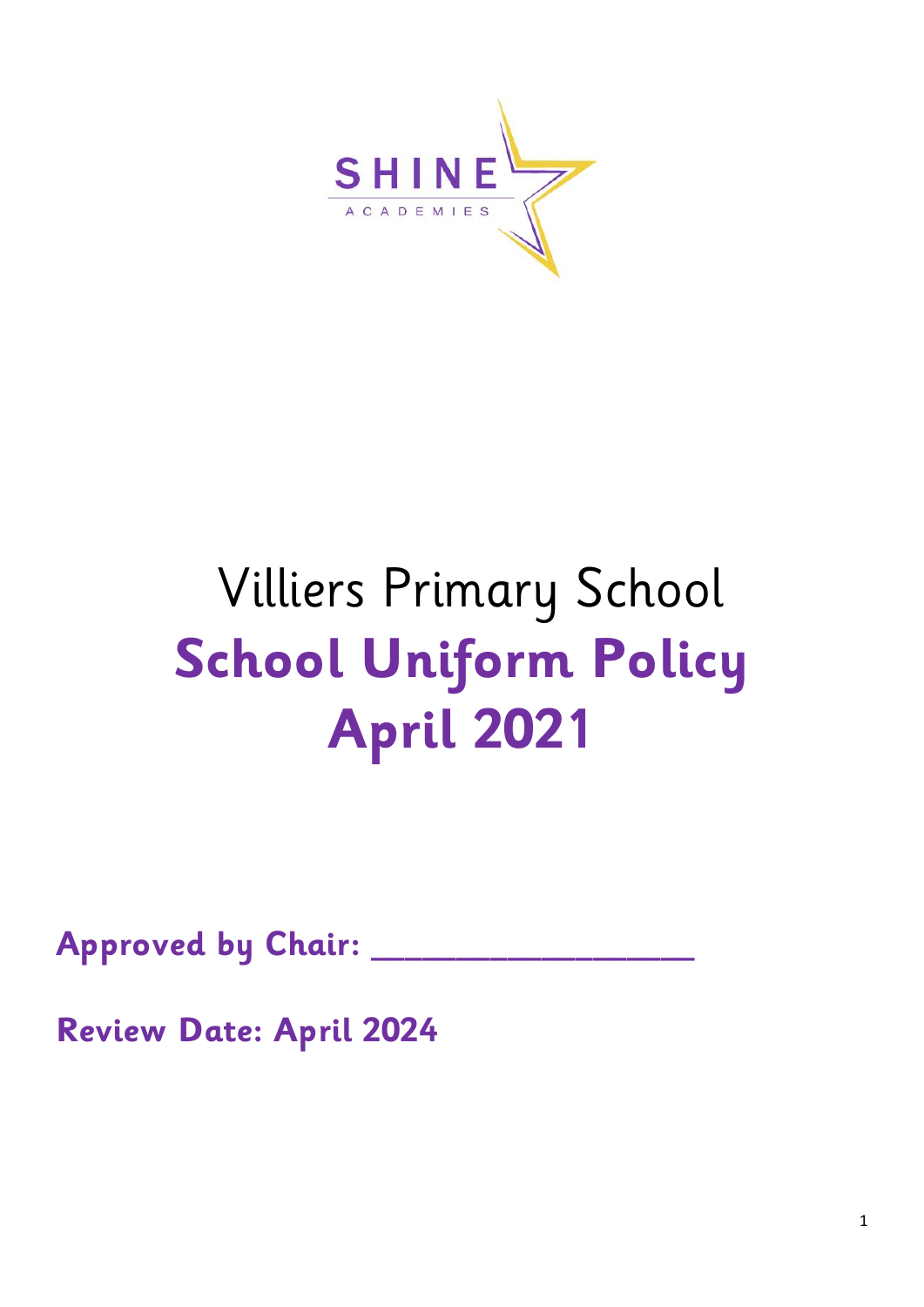## **Uniform**

The uniform policy is **compulsory**. All children are expected to maintain a high standard of appearance and to wear our indoor school uniform which, although kept as simple and inexpensive as possible, is most effective and has brought many compliments from visitors to the School. Children not in uniform will receive a call home.

Grey only knee-length pinafore/tunic, skirt, shorts (Not below knee) or \*formal trousers **(no corduroy or denim)** 

Navy knitted V Necked pullover or cardigan **(no sweatshirts or fleece tops**)

Pale blue blouse or shirt – School Tie (Elastic KS1 only)

White, navy or grey socks, knee length socks or tights

Sensible, formal shoes - plain, black and flat heeled – (**no suede, boots)** 

From Easter to October Half Term: A short sleeved blouse or shirts may be worn with a tie or a pale blue polo tshirt. Alternatively a knee length pale blue and white CHECKED summer dress may be worn.

\*Formal trousers must be DARK grey or black and of standard school design. Plain black belts may be worn.

**When purchasing School Uniform clothes or shoes parents are reminded to check Villiers School Policy as a shop's definition of School Uniform may not necessarily agree with our School Policy.** 

**All uniform (including PE kit) is available to be purchased from Trutex (Crested Schoolwear). Their website can be accessed from:** 

#### **<https://www.crestedschoolwear.co.uk/product-category/schools/v-z/villiers-primary-school/>**

**Ties continue to be available for purchase via the School Office.**

#### **Outdoor Wear – All children**

All children need a sensible, plain and inexpensive school coat, which should be suitable for the weather conditions prevailing and may vary from season to season. Coats bearing inappropriate lettering or slogans are not acceptable, neither are denim or leather jackets including imitation.

In very severe weather, it is perfectly acceptable/sensible to wear suitable outdoor clothing/footwear to and from School and to slip on for outside play at dinner time. Children will, however, be expected to remove or change such items inside School.

Parents are implored to mark all items of clothing with the child's name as School will not take responsibility for lost items of clothing.

## **Physical Education**

The School P.E. Kit is **compulsory**. For indoor P.E., all children require a pair of black pumps, a pair of sensible navy shorts and a pale blue tee-shirt. The P.E. Kit is to be kept at school in a pump bag during the week or as directed by school (due to COVID or operational guidance).

For outdoor P.E. a pair of Training Shoes (no wheels), a Navy Sweatshirt and a pair of Joggers are essential. P.E. Kit may be purchased through the School Office.